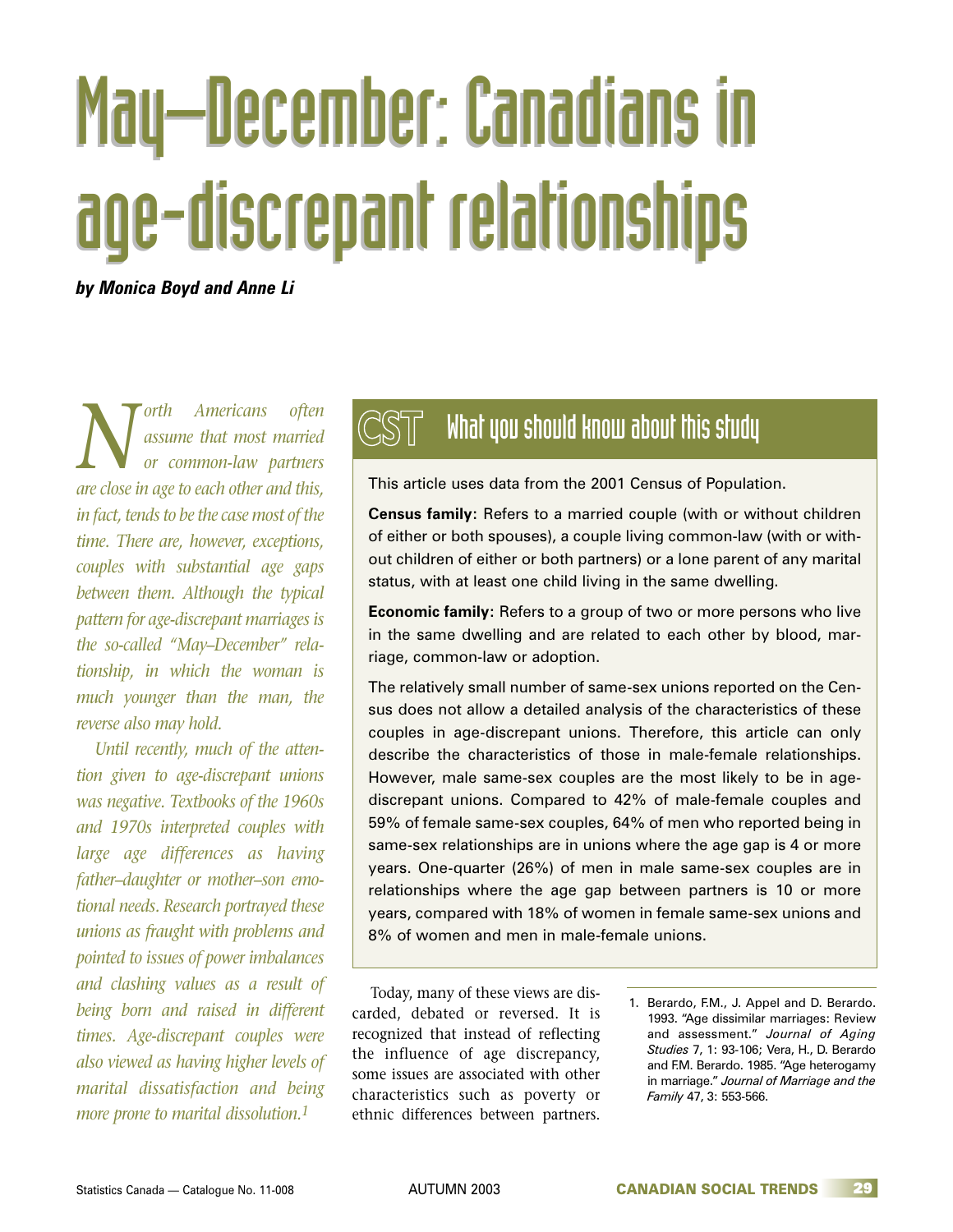



Studies that take these characteristics into account find that age differences have no impact on levels of marital dissatisfaction.2 And while some studies do find that marriages between partners who are substantially different in age are more prone to divorce, others do not support this conclusion.<sup>3</sup> Recent research has focused on messages such as "older wives, better lives" and "younger wives, longer lives." The first claims that older women with younger men tend to live in more balanced and equal relationships, and the second that older men with younger women live longer than expected.4

To what extent are couples in Canada involved in age-discrepant relationships? What are the characteristics of these men and women, and do they differ from couples who are close in age to each other? Using data from the 2001 Census, this article

addresses these questions by examining the demographic, social and economic differences that exist between couples who are far apart and those who are close together in age.

## **Departing from the usual**

Of the 3.5 million couples living in a census family in 2001, most consist of partners quite close in age to each other. Nearly 6 out of 10 couples (58%) are no more than 3 years older or younger than each other, reflecting societal beliefs and expectations about appropriate age gaps.

Although those who are close in age are the majority, about 2.9 million couples, or approximately 5.8 million individuals, have partners who are 4 or more years younger or older than themselves. According to the 2001 Census, men were 4 to 6 years older than women in 20% of unions, 7 to 9 years older in 9%, and 10 or more years older in 7%. It is this pattern of "older man–younger woman" that dominates among couples with large age gaps. Although relationships do, of course, exist where women are older than men, their numbers are substantially lower. For example, the percentage of couples where women were at least 10 years older than their partners was 1% in 2001.

The higher proportions of older man–younger woman unions reflect the notion that if one of the partners is older, it should be the man. This expectation is a legacy of an earlier time, when marriage occurred only

- 3. Berardo, Appel and Berardo. 1993; Gentleman, J.F. and E. Park. 1994. "Age differences of married and divorcing couples." *Health Reports* (Statistics Canada Catalogue no. 82-003-XPB) 6, 2: 225-240.
- 4. Fischman, J. September 1984. "The sexes: Crosstalk." *Psychology Today:* 12-13; Gentleman and Park. 1994.

<sup>2.</sup> Vera, Berardo and Berardo. 1985.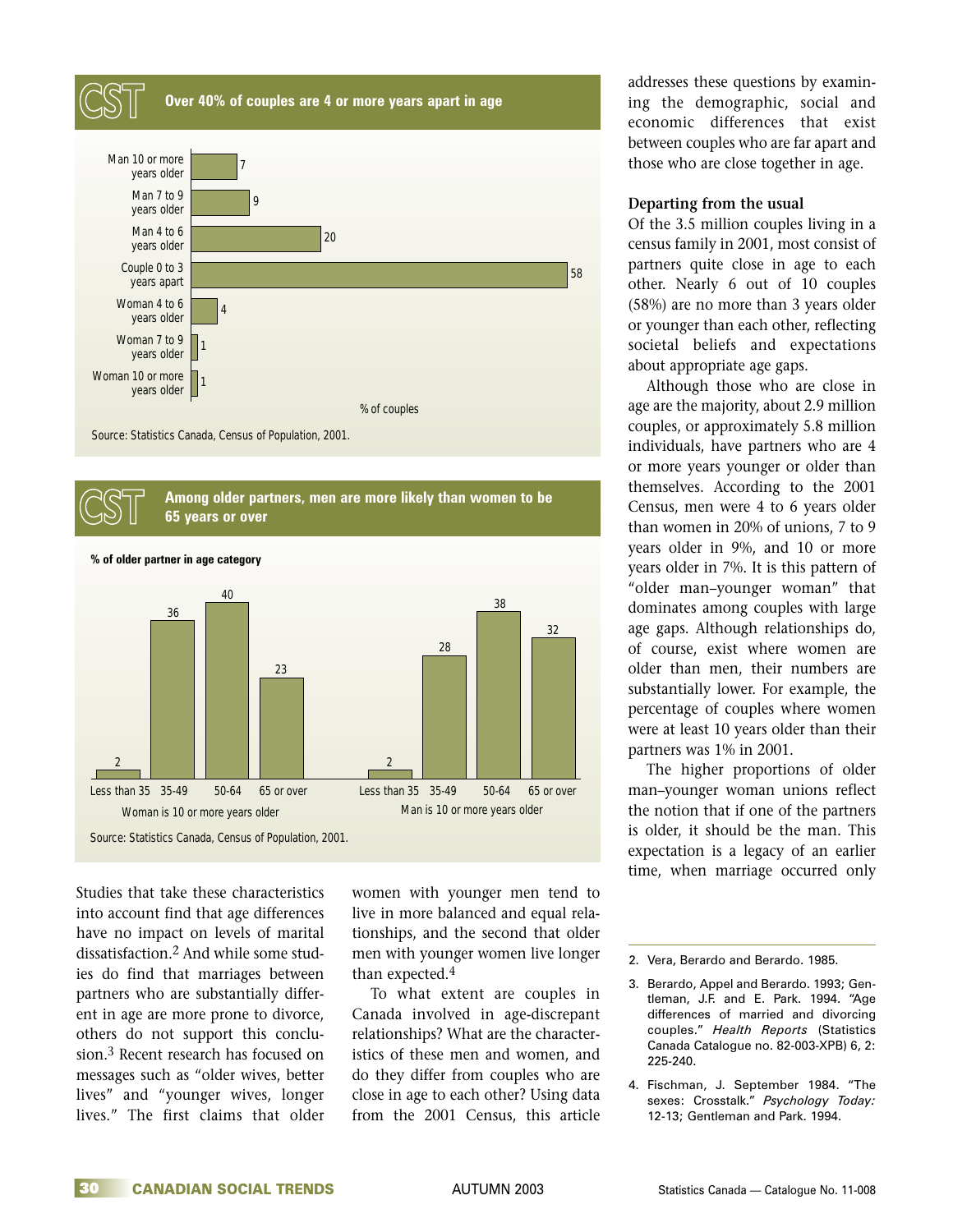after a man had economically established himself enough to support a family. In such circumstances, it would not be unusual for men to be older than their partners and gradually the older man–younger woman pattern came to be viewed as the acceptable "norm." Researchers also suggest that the expectation of men being older than their partners is part of a double standard where the value and acceptability of aging men is higher than that of aging women.<sup>5</sup>

Among couples with substantial age differences, men have an older age profile than women. For example, about 32% of men who are at least 10 years older than their partners are aged 65 or over. In comparison, 23% of women 10 or more years ahead of their spouses in age are 65 years or over. Conversely, a larger proportion of women are in younger age groups; 36% of women in these relationships are between the ages of 35 and 49 compared with 28% of men.

Although the age profiles of male and female spouses who are at least 10 or more years older are different, the age gap between partners is quite similar: 14 years on average regardless of whether the man or the woman is older. Couples with very large age differences are rare. Among those with at least a 10-year gap, and where the man is 65 years or older, only 1% include a female partner who is 35 years or younger; where the man is 50 to 64 years old, 7% include a woman aged 35 or younger.<sup>6</sup>

## **Age gaps and other differences**

Researchers suggest that individuals who depart from the expected age profile of couples are likely to diverge from other societal norms as well, whether it be the legal nature of the union<sup>7</sup> or the racial or birthplace backgrounds of the partners.

For example, people in agediscrepant unions are far more likely to be in common-law relationships **Relationships in which men are at least 7 years older than their CST spouse are most likely to include partners who are both foreign-born**

|                                | Man is older<br>than woman by |                 |                 | Age gap is          | Woman is older<br>than man by |                 |                          |
|--------------------------------|-------------------------------|-----------------|-----------------|---------------------|-------------------------------|-----------------|--------------------------|
|                                | $10$ or<br>more<br>years      | 7 to 9<br>years | 4 to 6<br>vears | $0$ to $3$<br>years | 4 to 9<br>vears               | 7 to 9<br>years | $10$ or<br>more<br>years |
|                                |                               |                 |                 | 000                 |                               |                 |                          |
| Number of couples              | 506                           | 617             | 1,396           | 4,076               | 263                           | 97              | 71                       |
|                                |                               |                 |                 | %                   |                               |                 |                          |
| Total                          | 100                           | 100             | 100             | 100                 | 100                           | 100             | 100                      |
| Both partners<br>foreign-born  | 27                            | 27              | 22              | 17                  | 16                            | 14              | 15                       |
| Man foreign-born,<br>woman not | 9                             | $\overline{7}$  | 6               | 5                   | 6                             | $\overline{7}$  | $\overline{7}$           |
| Woman foreign-born,<br>man not | 6                             | 5               | $\overline{4}$  | 5                   | 8                             | 9               | 9                        |
| Neither foreign-born           | 58                            | 61              | 67              | 73                  | 70                            | 71              | 68                       |

Note: Percentages may not add to 100 because of rounding.

Source: Statistics Canada, Census of Population, 2001.

than those who are close together in age. In fact, as the age gap between partners grows, so does the likelihood of living common-law. And agediscrepant couples where women are older are much more likely to live in common-law unions than where men are older. For example, common-law relationships characterize nearly 4 out of 10 (39%) couples where women are at least 10 years older than their partners compared with just less than one-quarter (24%) of those where men are 10 or more years older.

Compared to age-homogenous unions, age-discrepant couples are also more likely to include one partner who is a member of a visible minority group and one who is not. Although percentages are not large, this situation tends to occur most frequently in relationships where men and women are at least 10 years older than their spouse. A similar pattern exists for unions that include one foreign-born and one Canadian-born partner. As the age gap increases, the percentage of couples with one Canadian-born and one foreign-born member increases, and peaks when one partner is 10 or more years older than the other. Researchers observe that the absence of potential partners within a particular age range can cause people to enlarge the pool of potential partners with respect to age, race and other characteristics.<sup>8</sup>

Unions in which men are substantially older than their partners

- 7. Wu, Z., K.H. Burch, R. Hart and J.E. Veevers. 2000. "Age-heterogamy and Canadian unions." *Social Biology* 47, 3-4: 277-293.
- 8. Shehan, C.L., F.M. Berardo, H. Vera and S.M. Carley. 1991. "Women in age-discrepant marriages." *Journal of Marriage and the Family* 53, 4: 928-940.

<sup>5.</sup> Cowan, G. 1984. "The double standard in age-discrepant relationships." *Sex Roles* 11, 1-2: 17-23; Vera, Berardo and Berardo. 1985.

<sup>6.</sup> The number of relationships where women aged 50 and over have spouses who are 35 years or younger is too small to provide reliable estimates.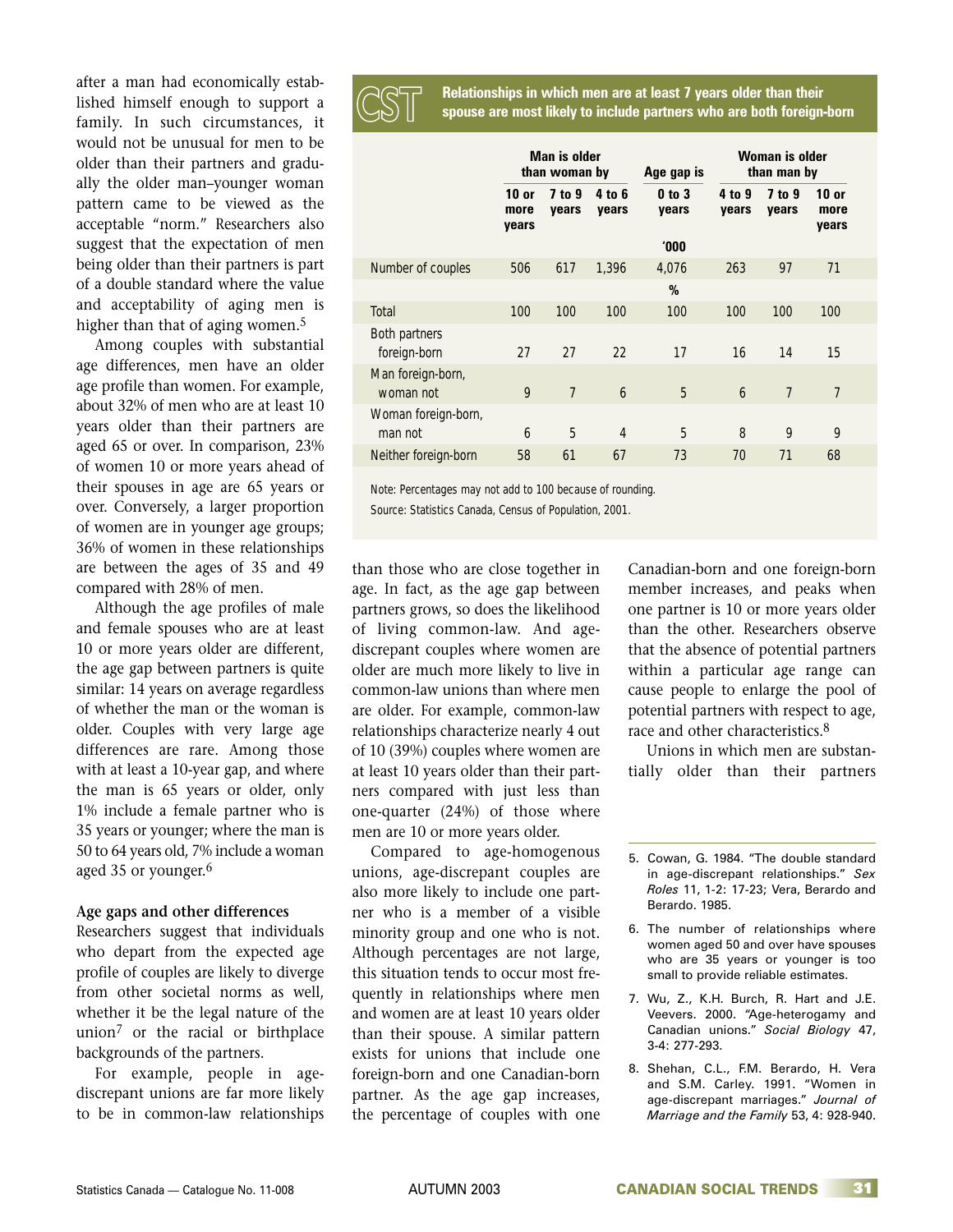**Among men in common-law unions, nearly 7 in 10 of those who are CST at least 10 years older than their partners have been previously married**

|                                     | Man is older<br>than woman by |                 |                 | Age gap is          | Woman is older<br>than man by |                 |                          |
|-------------------------------------|-------------------------------|-----------------|-----------------|---------------------|-------------------------------|-----------------|--------------------------|
|                                     | $10$ or<br>more<br>years      | 7 to 9<br>vears | 4 to 6<br>vears | $0$ to $3$<br>vears | 4 to 9<br>vears               | 7 to 9<br>vears | $10$ or<br>more<br>vears |
| <b>Common-law couples</b>           |                               |                 |                 | '000                |                               |                 |                          |
| <b>Total number</b>                 | 123                           | 110             | 200             | 562                 | 69                            | 33              | 28                       |
| <b>Current legal marital status</b> |                               |                 |                 | %                   |                               |                 |                          |
| <b>Men</b>                          | 100                           | 100             | 100             | 100                 | 100                           | 100             | 100                      |
| Never-married                       | 34                            | 53              | 67              | 69                  | 68                            | 68              | 74                       |
| Married,<br>legally separated       | 12                            | 8               | 6               | $\mathfrak b$       | $\overline{6}$                | $\mathfrak b$   | 5                        |
| <b>Divorced</b>                     | 48                            | 36              | 25              | 24                  | 25                            | 24              | 20                       |
| Widowed                             | 6                             | 3               | $\mathfrak{p}$  | $\mathfrak{p}$      | $\mathfrak{D}$                | $\mathfrak{p}$  | 1                        |
| <b>Women</b>                        | 100                           | 100             | 100             | 100                 | 100                           | 100             | 100                      |
| Never married                       | 64                            | 68              | 73              | 39                  | 46                            | 35              | 25                       |
| Married,<br>legally separated       | $\mathfrak b$                 | 5               | 4               | 9                   | 8                             | 10              | 12                       |
| <b>Divorced</b>                     | 27                            | 24              | 20              | 44                  | 40                            | 48              | 52                       |
| Widowed                             | 4                             | $\overline{4}$  | 3               | 8                   | 6                             | 7               | 11                       |

Note: Percentages may not add to 100 due to rounding. Source: Statistics Canada, Census of Population, 2001.

contain the highest proportion of individuals who are both members of visible minority groups (this is less likely to be the case when women are substantially older than their partners). Both partners were members of visible minority groups in 16% of unions where the man was older by 10 or more years compared with 9% of relationships where partners were the same age or where women were at least 10 years older. Relationships in which men are substantially older are also more likely than other unions to include partners who are both foreign-born. Likewise, the home use of languages other than English or French also increases with the age gap for couples where men are older. Marriages where men are much older may in these cases reflect the norms and practices found in these individuals' countries of origin.

# **Older partners have often been married before**

Couples who are far apart in age were born in different time periods and had experienced life course events earlier (or later) than their partner.9 Age-discrepant unions that are reconstituted from previous marriages will experience this time warp with respect to events such as dates of marriage and births of children.

According to the General Social Survey, age-discrepant unions often include at least one partner who was previously married to someone else. The census does not ask legally married couples about earlier marriages, but available information about the marital status of persons in commonlaw unions suggests that many older partners had indeed been previously married. Among men in common-law unions, nearly 7 in 10 (66%) of those

who are at least 10 years older than their partners are divorced, widowed or currently married but separated, compared with 2 in 10 of those who are within 3 years of the age of their partners. The comparable statistics for women who are at least 10 years older than their partners are nearly 8 in 10 (75%) versus 1 in 4 for those who are close in age. Partly because they are younger, many of the partners for these older men and women have not yet been legally married.

Because, in many cases, family building would have occurred earlier, age-discrepant couples are less likely to have children in the home than those within 3 years of each other. In some cases, younger women married to older men still may be in the family building stages, but not all such unions will have children present, $11$ particularly if children from an earlier partner are not living with the couple. In unions where women are at least 10 years older, the co-residence of children is low: just slightly more than one-third (34%) of these couples reported at least one child present. In addition to children opting out of a blended family arrangement,  $12$  the lower percentage could also reflect the fact that many of these women are nearing the end of, or in some cases are beyond, their reproductive period.

# **For richer or for poorer?**

Tabloids and newspaper stories on Hollywood couples help create the image that many age-discrepant couples are financially well-off. There also is a belief that age-discrepant unions

<sup>9.</sup> Vera, Berardo and Berardo. 1985.

<sup>10.</sup>Wu, Burch, Hart and Veevers. 2000.

<sup>11.</sup>Discussions of children at home refer to children who have never been married.

<sup>12.</sup>Boyd, M. and D. Norris. Autumn 1995. "Leaving the nest: The impact of family structure." *Canadian Social Trends* p. 14-17.